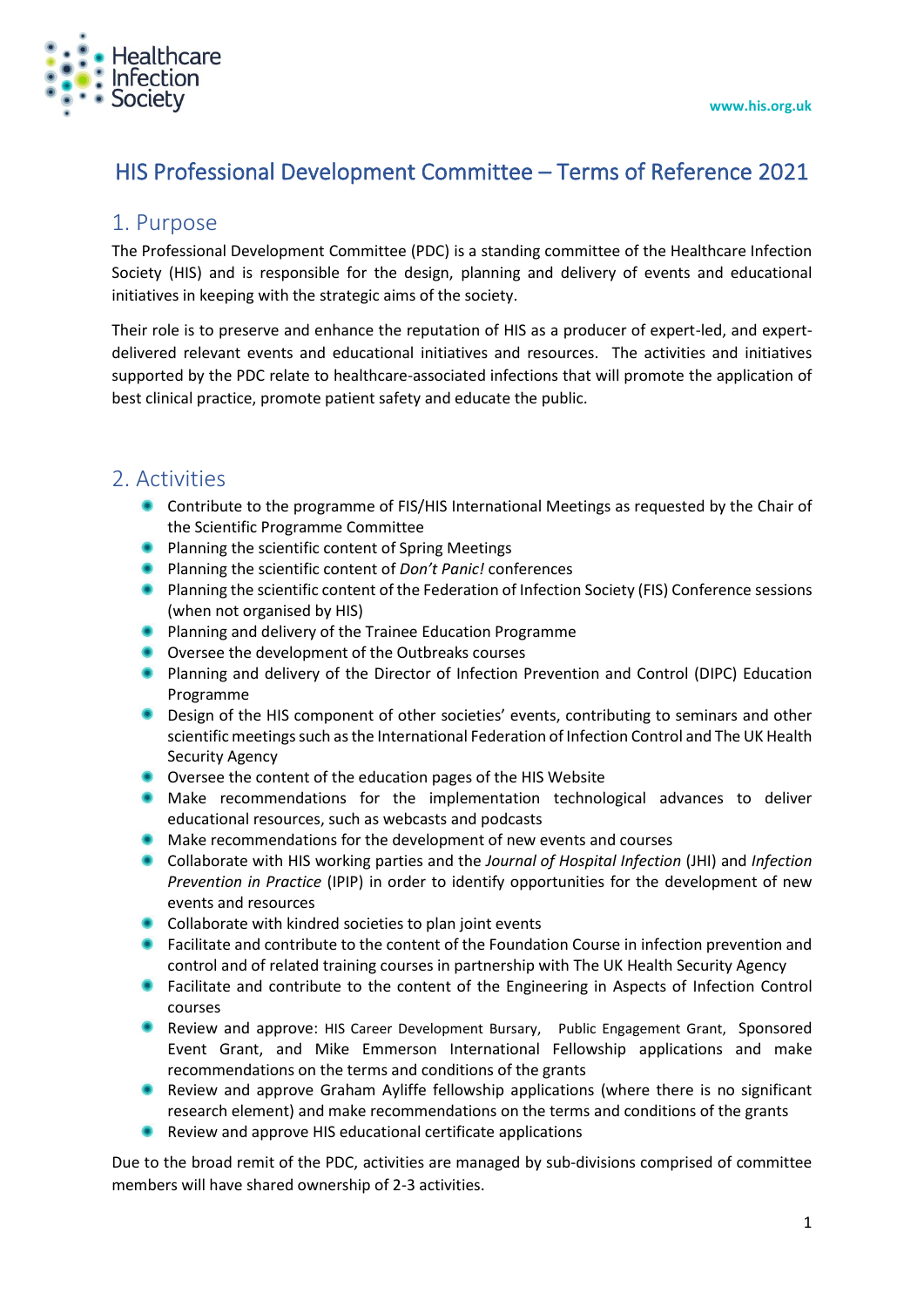

### 3. Responsible to

The Healthcare Infection Society Council.

### 4. Membership

#### 4.1 Members

- **Chair**: Is a member of HIS Council, appointed by Council for a three-year term, which can be extended by Council by up to a further two years.
- **Vice-Chair**: Appointed by Council for a three-year term, which can be extended by Council by up to a further two years. Represents the committee at Council if Chair is unable to attend. The Vice-Chair may succeed the Chair, if approved by HIS Council.

Members of the committee must represent the membership categories and professional roles of HIS members. Members should be drawn from the HIS current membership. Members should include at least one of each of the following:

- **Consultant**
- **Trainee member (including The Chair of Trainee Committee)**
- **Associate member**
- $\bullet$ Biomedical, Healthcare or Clinical scientist
- **Member of the microbiological scientific research (academic or industrial) community**
- $\bullet$ DIPC
- $\begin{array}{c} \bullet \\ \bullet \end{array}$ Infection Control Nurse
- $\bullet$ Specialist co-opted members as required by the nature of education programme
- **The HIS Head of Membership and Professional Development will attend meetings as a Society** representative. They do not have voting rights.
- Individual members will be recommended to Council by the Chair of the PDC for an agreed time period of up to three years, which can be extended by two further terms of two years on the Chair's recommendation, if agreed by Council. Individual members must be members of HIS
- Organisation of specific events or activities may be delegated to other HIS members or sub committees on an *ad hoc* basis
- The number of committee members should be no less than 10 at any time

#### 4.2 Nominations

Nominations for membership of the Committee will be sought via an open call to HIS members.

All nominees will be asked to declare potential conflicts of interest during the application process.

# 5. Terms of membership

- Any member of the group appointed for a three-year period is expected to attend 50% of meetings (including teleconferences) of the Committee annually unless agreed by the Chair of the Committee
- *Ad hoc* members of the Committee are encouraged to attend meetings/teleconferences of the PDC.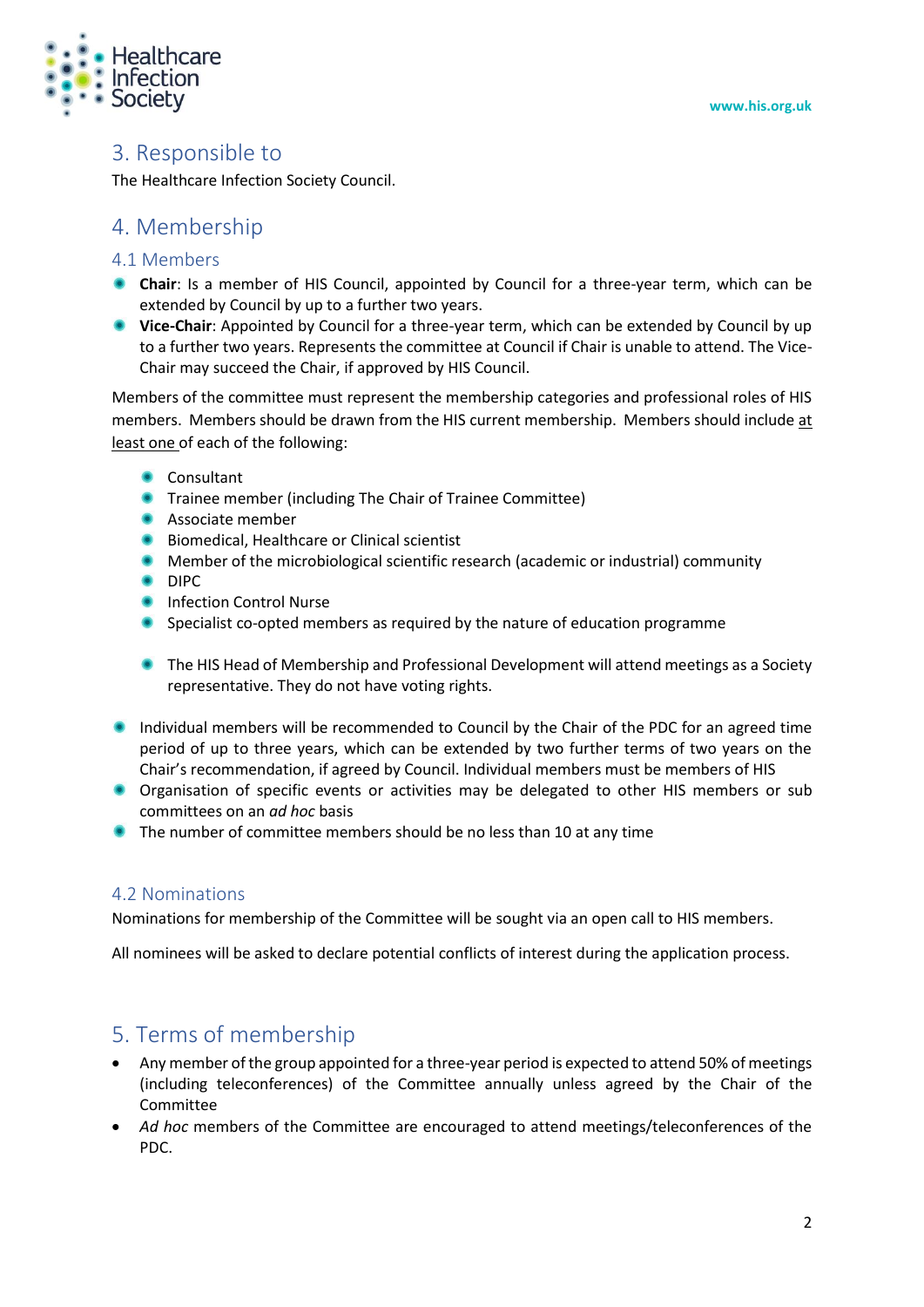

## 6. Meetings

#### 6.1 Frequency of meetings

The PDC will meet formally every four months, with work continuing between meetings by email and teleconference as and when required. Additional business will be carried out electronically as far as possible. The Chairperson may convene additional meetings as s/he deems necessary.

#### 6.2 Quorum

A quorum shall be 7 members

#### 6.3 Agenda and papers

An agenda, along with documentation/information/reports supporting the items under discussion will be agreed with the Chair and circulated to members of the PDC a minimum of seven (7) calendar days before a meeting by email. In the absence of return communication outlining errors in the delivery of email, the agenda and papers will be considered received by all parties unless otherwise notified.

It is essential that all papers are read and considered in advance of the meeting.

#### 6.4 Minutes

Formal minutes recording the proceedings of meetings will be taken by the Head of Membership and Professional Development and distributed to the Chair for review within seven (7) calendar days of the meeting taking place. Final minutes will be circulated to all Committee members and others in attendance, as close to three (3) calendar weeks after the meeting takes place as is practicable.

### 7. Decision making

Where possible, a general consensus identified by the Chair of the Committee will be sufficient to consider a matter passed, rejected or deferred. Where consensus is not possible, all decisions will be made by a vote. Where an equity of votes occurs, the Chair my cast an additional vote to finalise the decision, or may defer the decision for later action

## 8. Reporting to Council and delegation of responsibility

#### 8.1 HIS Council

The PDC will report to the HIS Council on all matters related to their remit, and advise on the contribution of the educational activities to the greater Society strategy.

One member of the PDC (usually the Chair or Vice-Chair) is a member of HIS Council

The PDC may make recommendations to Council regarding the organisation of new initiatives

The PDC are delegated the responsibility to make decisions regarding PE Grants and Sponsored Events Grants and the award of HIS educational certificates.

The Chair of the PDC will report verbally at Officer and Chairs teleconferences.